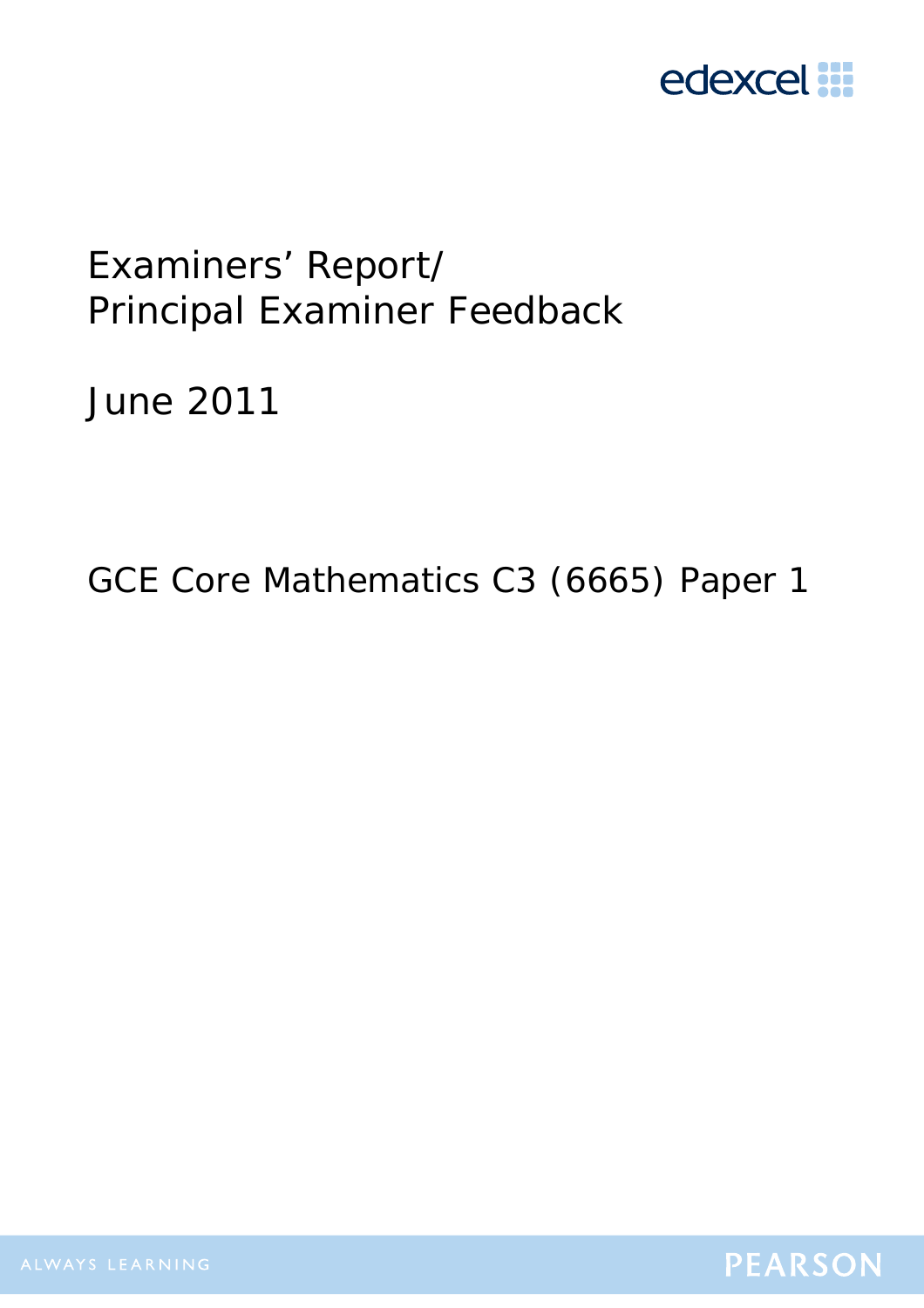Edexcel is one of the leading examining and awarding bodies in the UK and throughout the world. We provide a wide range of qualifications including academic, vocational, occupational and specific programmes for employers.

Through a network of UK and overseas offices, Edexcel's centres receive the support they need to help them deliver their education and training programmes to learners.

For further information, please call our GCE line on 0844 576 0025, or visit our website at www.edexcel.com.

If you have any subject specific questions about the content of this Examiners' Report that require the help of a subject specialist, you may find our **Ask The Expert** email service helpful.

Ask The Expert can be accessed online at the following link: http://www.edexcel.com/Aboutus/contact-us/

June 2011 Publications Code UA027659 All the material in this publication is copyright © Edexcel Ltd 2011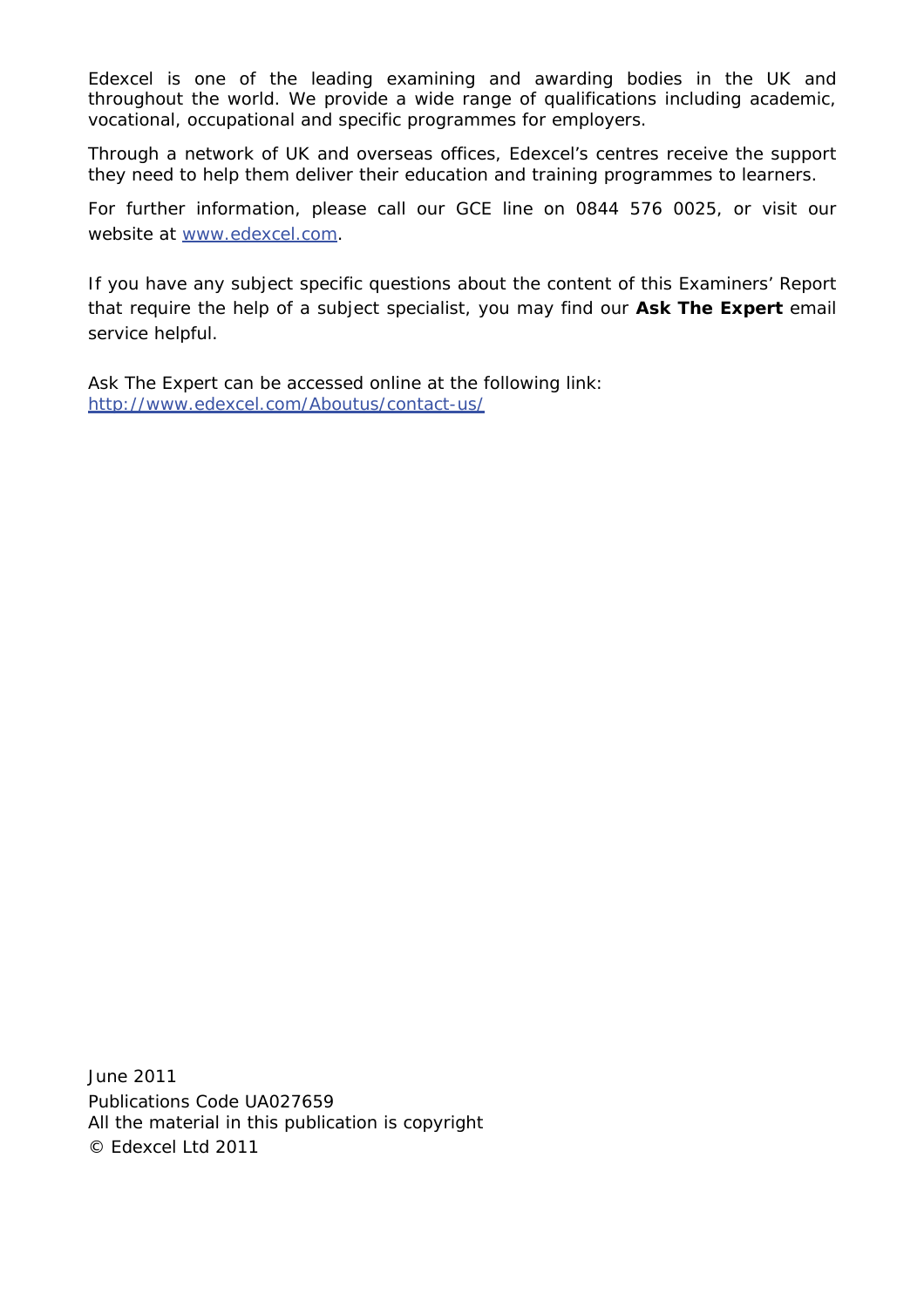## **Core Mathematics Unit C3 Specification 6665**

## **General**

Candidates generally found this paper accessible with attempts being made by almost all students on all questions. The standard of calculus and algebra was pleasing with question 1 and question 7 being a useful source of marks. Questions that proved to be more demanding were 3(b), 4(b) & (d), 5(c), 6(b) and 8(c). The length of the paper was not an issue as there was little evidence of students failing to finish. Points which need to be addressed by candidates in future examinations are;

- Candidates would be well advised to state formulae before using them
- Candidates should be more careful in their use/omission of brackets
- In 'show that' questions it must be stressed that all necessary steps must be shown
- The rubric clearly states that answers without working may not gain full marks. This was applied in  $5(c)$ ,  $6(bii)$ ,  $7(b)$  and  $8(c)$ .

#### **Report on individual questions**

#### **Question 1**

The majority of candidates knew the rules for differentiation and were able to apply them accurately.

Part (a) was generally well done with candidates scoring both marks. In those situations where candidates did not achieve the correct answer, *x*  $\frac{1}{\ }$  or  $(2x+3)$ 1 *x* + or 1 over some other function of *x*

was seen instead of  $(x^2 + 3x + 5)$ 1  $x^2 + 3x +$ whilst others omitted the  $(2x + 3)$ .

In a minority of cases it was disappointing to see some candidates believing that  $\ln (a + b) = \ln a + \ln b$  and applying this before attempting to differentiate. Surprisingly, many who failed in part (a) went on to succeed in part (b). The quotient rule was generally well known, but it should be noted that candidates should quote the formula before proceeding. Even though a version of the formula is given in the formula book some candidates still stated it incorrectly. Solutions were sometimes given without appropriate bracketing, multiplication signs (or dots), the presence of which make for better clarity and helps to avoid subsequent errors. The product rule, when attempted, was often correctly done, but on occasions the original expression was not adapted to  $\cos x \times x^{-2}$  before differentiating.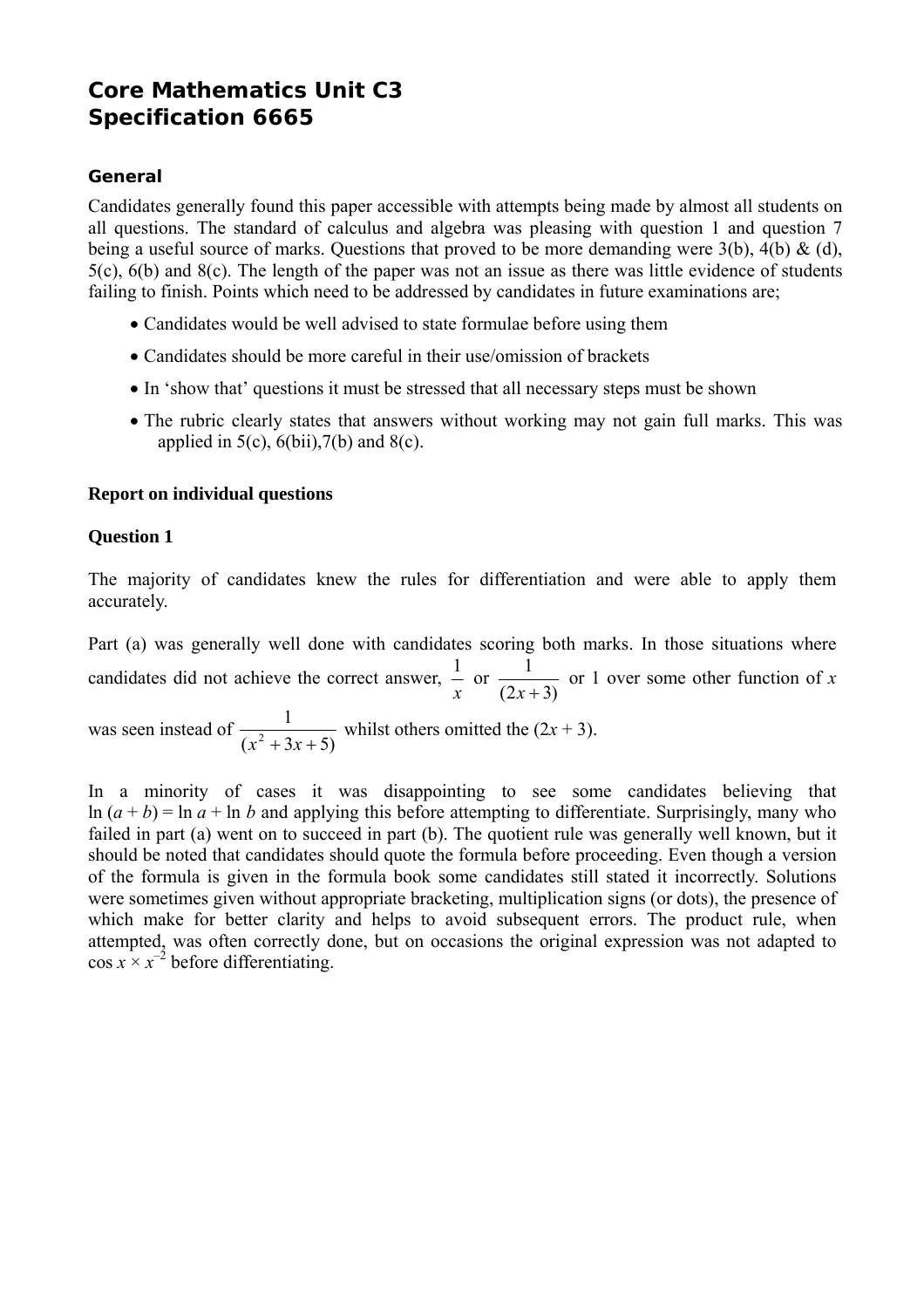## **Question 2**

Part (b) was also more often than not fully correct. There was some evidence however of candidates who were not familiar with the arcsin function. As well as some who wrote "no arcsin button" there were other common errors which included

- (i) evaluating  $\sqrt{1-0.5x_n}$  and ignoring the arcsin,
- (ii) arcsin  $\sqrt{1-0.5x_n}$
- (iii)  $\frac{1}{\sin(1 0.5x_n)}$  $-0.5x_n$ (with or without the square root),
- (iv)  $\sqrt{\sin(1 0.5 x_n)}$
- (v) working in degrees.

Very few candidates failed to give the required accuracy, or rounded incorrectly.

In part (c) the majority chose the correct interval [0.801565, 0.801575] and completed the proof correctly. There were only a few incorrect intervals. Candidates who chose to proceed by repeated iteration were less successful. Most of them only worked to 5 decimal places and many did not proceed as far as *x7*. Of the few who gave all the necessary results, there were not many who also gave a sufficient conclusion to complete the proof.

## **Question 3**

This question tested the candidates' ability in transforming graphs. In part (a), the majority of candidates achieved all three marks. A few candidates applied only one of the two transformations resulting in *R* at  $(0, -3)$  or  $(4, -6)$ . Others applied a scale factor of  $\frac{1}{2}$  instead of 2 resulting in *R* at  $(0, -1.5)$ . Both branches of the *V* were required to cross the *x*-axis and a few candidates lost a mark because of this. Wrong notation for  $(0, -6)$  was a little too frequently seen, but the position on the graph often clarified the students' intention.

Part (b) was more demanding. Candidates were generally conversant with the modulus function and sketched a 'W' shape. The most common mistake was to have the W shifted to the right so that at least one of the vertices was on the positive *x*-axis. Some candidates gave incorrect coordinates even though their drawing suggested that their *R* was correct. Even when the diagram was correct, *R* was at times seen labeled as  $(-3, 4)$ ,  $(3, -4)$  or  $(4, 3)$ .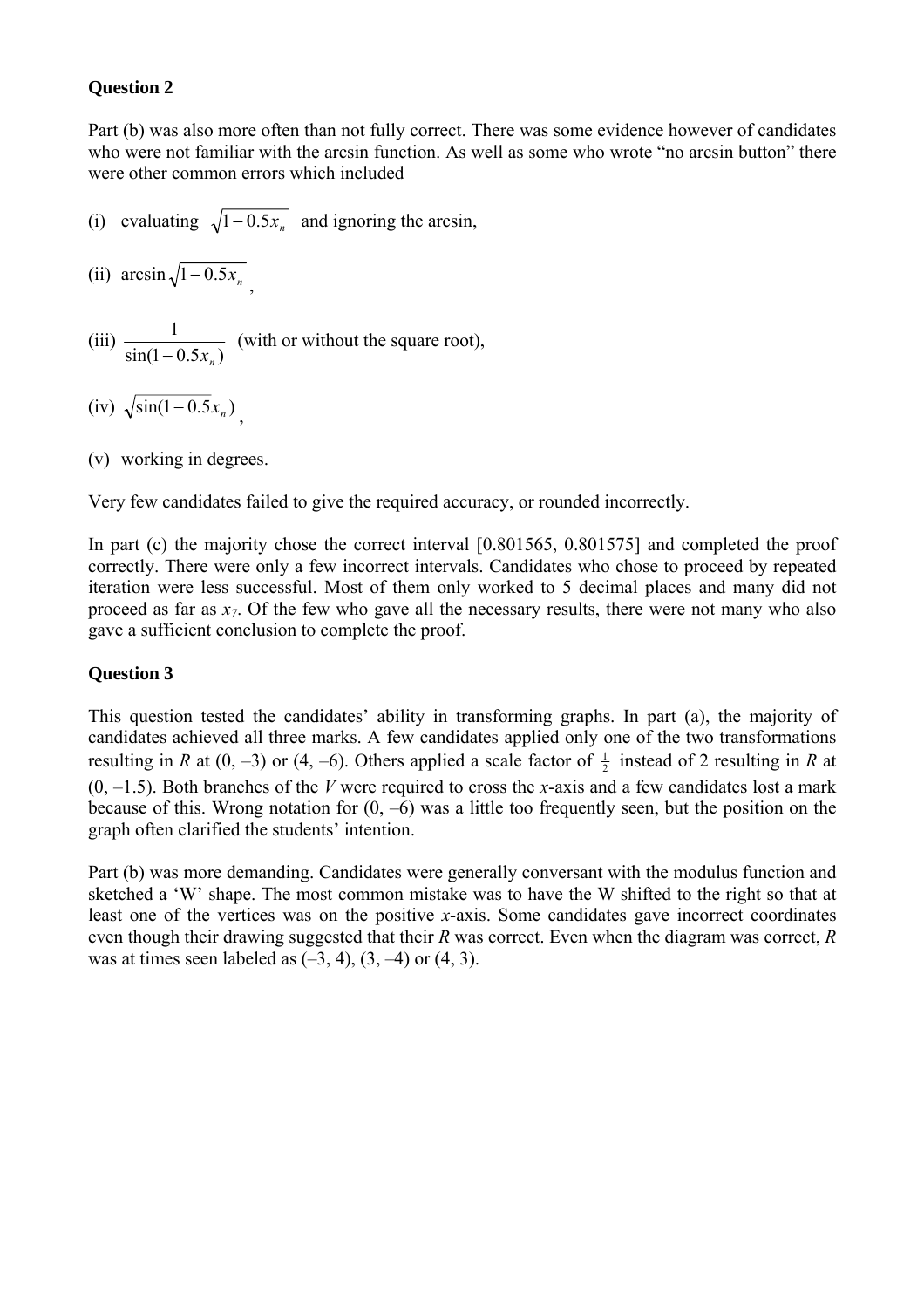## **Question 4**

A straightforward question testing understanding of log laws and functions. It was rare to get a fully correct answer, however the majority of candidates achieved at least half marks. It is obvious that many students struggle with the concepts of domain and range and how to find them.

In part (a) the vast majority of candidates had sensible ideas about finding the inverse of a function and the first method mark was usually awarded. The responses were approximately equally split on whether the variables *x* and *y* were interchanged at the beginning or at the end. They generally set their method out clearly thus gaining the second method mark. Some extremely poor algebra was seen however revealing a lack of understanding of the laws of logarithms.

Examples of this included going from  $(4 - x)$  to  $e^4 - e^x$ . Sign errors were the biggest problem when taking exponentials, particularly for those candidates who tried to deal with  $-\ln (x + 2)$ , leading to –  $(x + 2)$  rather than rearranging the equation to give  $4 - y = \ln(x + 2)$ . A few candidates managed to cope with  $-\ln(x + 2)$  by converting it to  $\ln(x + 2)^{-1}$  and then went on to gain full marks for this part.

Part (b) part caused more problems on the paper than any other part, with only the better candidates achieving the correct domain. There were a variety of numerical values given, but most just stated it as being any real number. When they managed to get 4, some wrote *v* or  $f^{-1} \leq 4$  or  $x > 4$ , indicating that the idea of a domain was not fully understood. It was rare for students to spot the link between parts (b) and (d), so that if part (d) was correct, then part (b) was not modified.

In part (c) the composite function was well attempted and simplified. Very few applied the functions the wrong way around. Only a few failed to get the first mark by omitting +2 or -2. It was fairly common to see candidates getting to 4- ln  $e^{x^2}$  and stopping, so not gaining any further marks.

Several opted to apply ln immediately without cancelling the 2s and got  $+ln 2 - ln 2$ . The candidates in part (d) were more successful here than in part (b), but there was little evidence of a realisation that the two answers were linked. A few graphs appeared, but it was surprising the number who correctly answered part (c) but could not establish the range of a negative quadratic. Again, stating the range was any real number or offering incorrect numerical values was common and also sometimes the wrong variable was used, for example  $x$  or  $f(x)$ .

## **Question 5**

This question tested candidates on a 'real life' example of exponentials. Part (a) was very rarely incorrect. A few candidates did write  $p = 2.5$  and then in (b) substituted 7.5 on the left-hand side. This seemed to be in an attempt to get straight to  $\frac{1}{4}$  ln 3. A similar question to part (b) was asked in January and candidates had seemed to learn from that experience. Most seemed to score the first three marks. Some candidates still need to learn however that when an answer is given, it must be shown without doubt. For example justifying  $\ln 3 = -\ln \frac{1}{3}$  proved difficult for many. It was not uncommon to see  $k = -\frac{1}{4}$  ln 3 going straight on to  $k = \frac{1}{4}$  ln 3 without any explanation.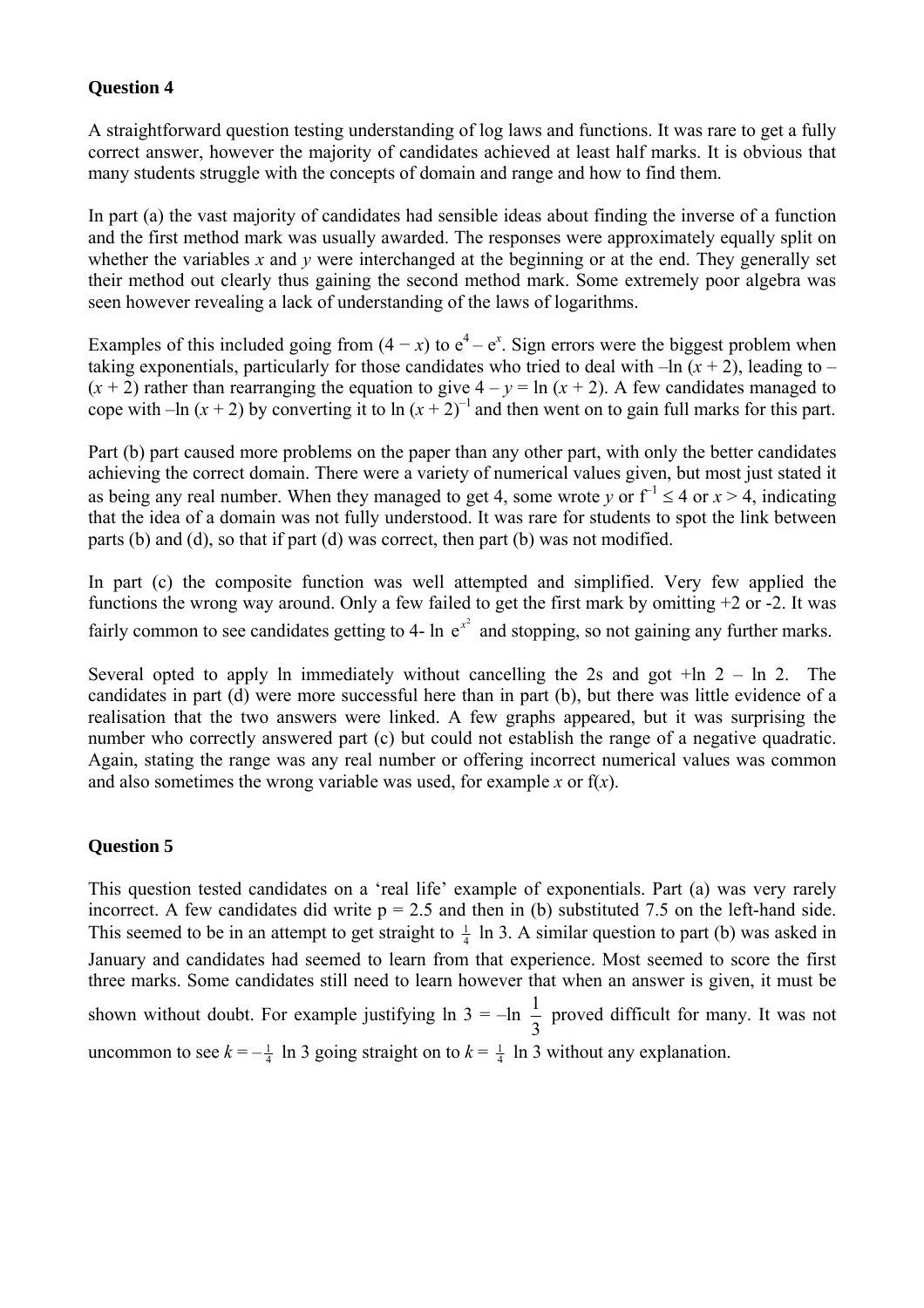Of those who did provide an adequate proof (a large minority), it was common to see  $e^{-4k}$ = 3  $\frac{1}{2} \Rightarrow e^{4k} = 3$  used, and also  $k = -$ 4  $\frac{1}{4}$ ln 3  $\Rightarrow k =$  $\frac{1}{4} \ln (\frac{1}{3})^{-1} \Rightarrow k =$ 4  $\frac{1}{1}$  ln 3.

Less common was  $k = \frac{1}{4}$  ln  $\left(\frac{1}{3}\right) \Rightarrow k = k = -$ 4  $\frac{1}{1}$ (ln 1 – ln 3).

Part (c) was one of the more demanding parts of the paper; the derivative was not difficult but the numbers used made the question tricky. There were a pleasing number of completely correct solutions – by and large using the method shown on the mark scheme. A small number were able to proceed successfully with a change to powers of 3. The latter method did cause a lot of problems for most who attempted it; many had  $3t<sup>4</sup>$  $3t^{-\frac{1}{4}}$  rather than the correct  $3^{-\frac{1}{4}}$ 1  $3^{-\frac{1}{4}}$ . A common difficulty was processing the  $-\frac{1}{4}$  (ln 3)*t* and this was often caused by the lack of a bracket around the ln 3, so ln 3*t* was sometimes processed in error. Most candidates went on to give a numerical answer, but it was possible to achieve the final mark for a correct exact answer.

#### **Question 6**

This question was attempted by most candidates. The big difficulty here was in not using part (a) to help solve part (b). This is similar to what has happened in previous years and indicates that students are not aware that the question has been specifically designed to be solved in this way.

Most candidates coped well with the 'show that' in part (a). They were able to combine two fractions successfully and convert the expression from sin  $2\theta$  and cos  $2\theta$  into single angles, although the conversion of cos 2*θ* to a more appropriate form often required more than one stage of working. Those realising they should use  $1 - 2 \sin^2 \theta$  for cos  $2\theta$  sometimes spoiled their proof by writing  $1 - 1 - 2 \sin^2 \theta$  on the numerator thus reaching  $-\frac{\sin \theta}{\cos \theta}$ cos  $\frac{\sin \theta}{\sin \theta}$  and then conveniently 'losing' the – sign. Most of those reaching the final line gave sufficient evidence of method but a few left out crucial lines. It must be stressed that show that questions require all necessary steps.

Most candidates recognised the link between part (b)(i) and part (a) and used standard identities for sin 30° and cos 30°, subsequently providing a correct proof using  $\frac{\sqrt{3}}{2} \times$ 2  $\frac{1}{2}$  or equivalents explicitly on an intermediate line, followed by simplification to  $2 - \sqrt{3}$ . Note that sin 30 cos30 sin 30  $\frac{1}{2} - \frac{\cos 30}{1} = 2 - \sqrt{3}$ gained only 1 mark as the intermediate step was missing. Some candidates followed the alternative path offered by expanding tan( $(45 - 30)$  or tan( $60 - 45$ ). This group usually failed to rationalise the denominator in the surd fraction  $3 + \sqrt{3}$  $3 - \sqrt{3}$ +  $-\sqrt{3}$ , gaining 2 of the 3 marks. There were also some instances of cos15  $\frac{\sin 15}{\cos 15}$  being used, with surd values used from the calculator gaining no credit at all. Similar

unacceptable methods used tan  $(30 - 15)$  or tan  $(75 - 60)$ .

Part (b)(ii) was done very simply by good candidates who were able to write down tan  $2x = 1$  and the 4 correct values within a couple of lines. However, many others failed to recognise that the given equation was similar to the original expression in part (a), inevitably returning to first principles with many attempting the Pythagorean identity "cot<sup>2</sup>  $x = \csc^2 x - 1$ ", often with little or no success.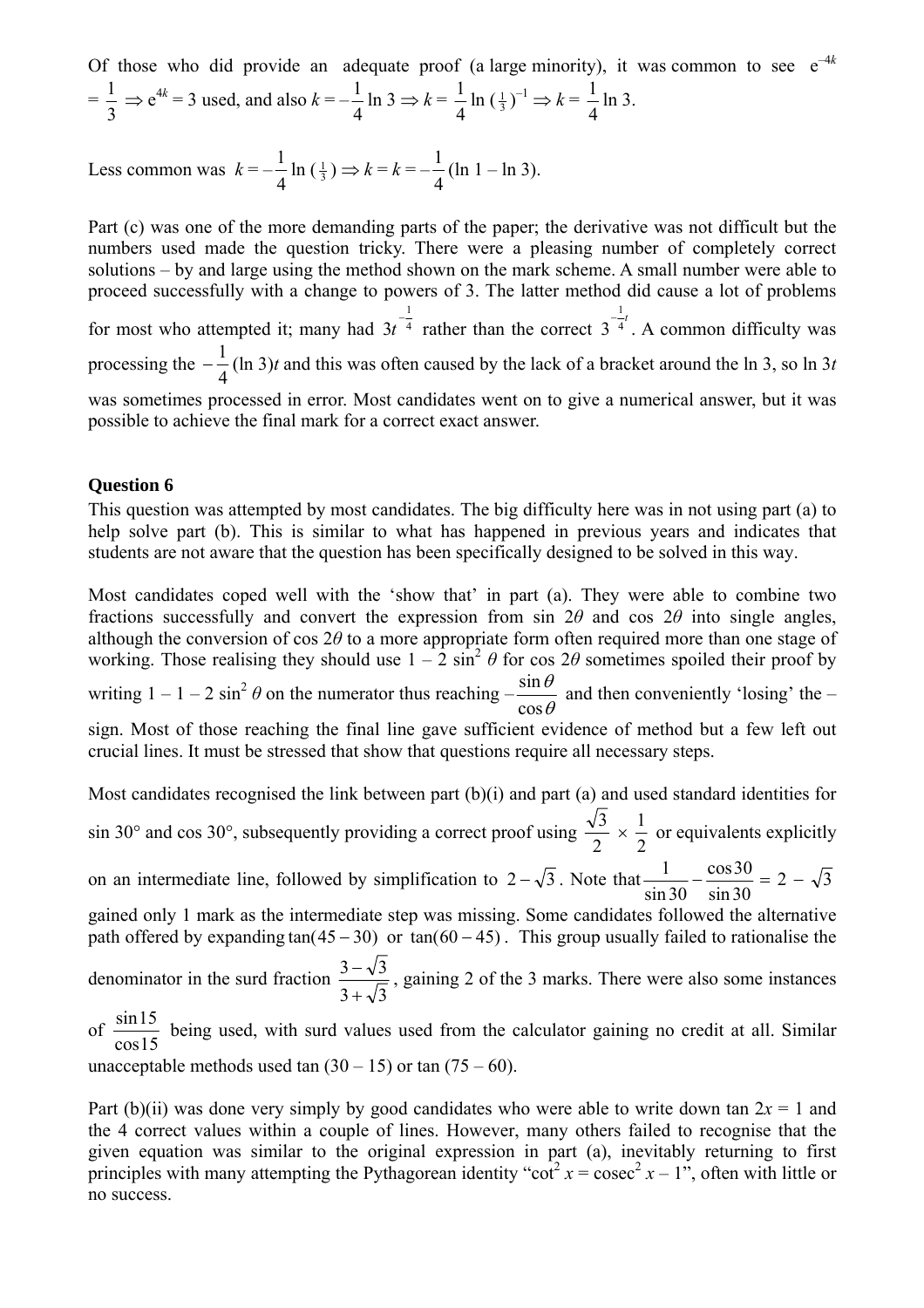#### **Question 7**

The level of accuracy in part (a) was pleasing with a significant majority of candidates scoring full marks. Nearly all factorised  $x^2 - 9$  correctly, although a few left the factorisation till further on in the question, making it more difficult. A few ended up with quartic functions but most of these candidates managed to reach the required result. Where there were errors, the main causes were the failure to include all necessary brackets leading to poor products, casual miswriting of signs part way through calculations and only occasionally showing an inability to deal with factors. A large proportion of candidates answered part (b) correctly and efficiently. Nearly all knew the required set of steps to reach the answer, with algebraic and arithmetical errors rather the cause of dropped marks. Other non-standard methods were seen, including splitting f(*x*) into partial fractions, writing  $f(x)$  as  $5(2x + 1)^{-1}(x + 3)^{-1}$  then using the product rule and perhaps more elegantly writing the function as *y*  $\frac{5}{2}(2x + 1)(x + 3)$  and then differentiating implicitly. Those who multiplied out the brackets, followed by an application of the quotient or the chain rule differentiated most

successfully. Errors arising from differentiating 5 to give 1, careless slips with the derivative of the denominator, missing brackets leading to to  $-20x + 35$  were seen in equal measure.

Once the gradient had been found most candidates proceeded to find the equation of the normal without further problems. There was some evidence of numerical inaccuracy in substituting  $x = -1$ into the gradient function, but nearly all candidates modified their tangent gradient to obtain the normal. One common error in calculating the gradient was a failure to square the denominator resulting in a value of  $\frac{15}{2}$  which became – 15  $\frac{2}{5}$  for the normal. Most candidates were able to find a

normal gradient from a tangent gradient and use point *P* to form a straight line equation.

#### **Question 8**

Part (a) seemed well understood and there was a lot of correct work here. R was almost always found correctly, although there were some simple arithmetic errors where candidates had not use a calculator, for example  $R^2 = 2^2 + 3^3$  leading to  $R = \sqrt{10}$  or  $\sqrt{15}$ . There were more errors in the tan alpha part; the most common mistake was giving tan  $\theta$  as 3  $\frac{2}{\pi}$  or  $-$ 2  $\frac{3}{5}$ . A significant number used degrees here while others gave  $\alpha$  in terms of  $\pi$ . Several candidates rounded their radian answer to

0.98, or 0.982.

In part (b) the differentiation was well done and most candidates achieved the first three marks.

There were some sign mistakes and  $\frac{d}{dx}(e^{2x}) = 2e^x$  also appeared. Only a few candidates omitted the

2 and the 3, possibly because they could see where they were heading. Most were then able to complete the proof, connecting their answer with part (a), although there was some unnecessary repetition of the working from part (a). As so often happens, with 'show that' questions, many lost marks by failing to show or missing out the factorising stage, candidates possibly unaware of the importance of it.

Quite surprisingly part (c) was found to be very demanding to all but the best of candidates. Many wrote  $e^{2x}$  cos  $(3x + \alpha) = 0$  but did not seem to realise that  $e^{2x} = 0$  had no solution and hence went no further. Some confused "smallest *x*" with finding the minimum value so wrote cos  $(3x + \alpha) = \pm 1$  followed by  $3x + \alpha = \pi$  or  $2\pi$ . Some put  $3x + \alpha = 0$ .